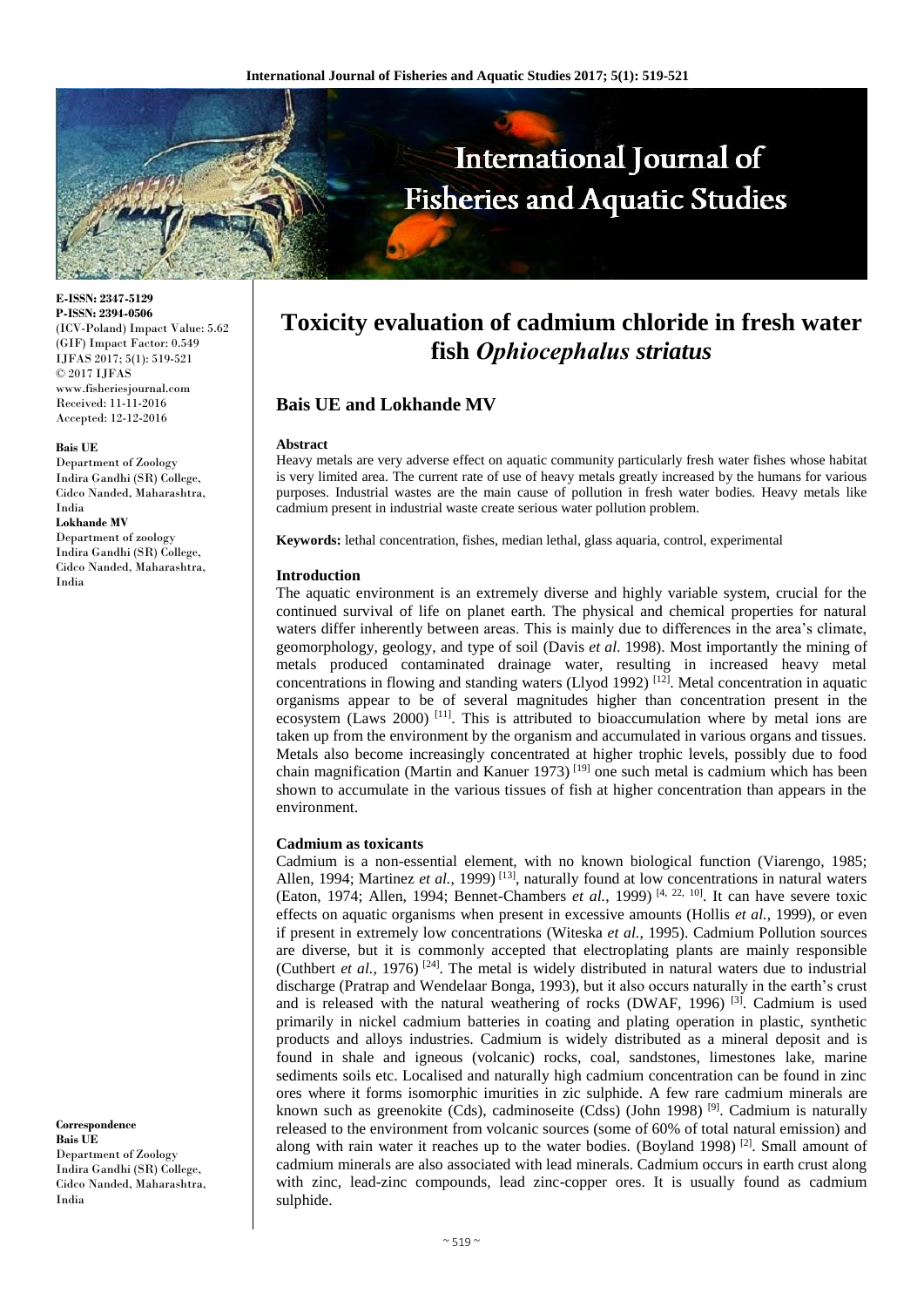The average concentration in earth curst is about 0.2 ppm cadmium compounds such as cadmium oxides, carbonates, sulphide and hydroxide are insoluble in water but cadmium flurides, bromide, chlorides, iodide, nitrate, and sulphate are particularly water soluble. Cadmium is used for electroplanting of metals (Butterworth 1995).

## **Martial and Methods**

Live and healthy *Ophiocephalus (Channa) striatus* fishes were collected from their breeding places. Fishes were checked for injury and diseases and them washed in 1% KMno<sup>4</sup> solution for 5 Min. Acclimatize that is fishes were swim freely and feeding well of two weeks in glass aquaria whose capacity was 300 liter water. After two week acclimatization 60 adult, healthy, disease free fishes were selected for the experiment. The average length and weight of fishes was  $20-25 \pm \text{cm}$  and  $100 \pm \text{gm}$  respectively. Each 10 groups of fishes were kept in six different glass aquaria whose capacity is 300 liter filled with 40 liter Water to each aquaria. One aquarium is used as a control and other five is used as an experimental. Fishes were dose not feed during experimental period. Before conducting experiment physico-chemical

analysis of water was to be done by standard methods published in A.P.H.A. (1992) which is given below:

| <b>PH</b>            | $= 7.97$         |
|----------------------|------------------|
| Temperature          | $= 30.1^{0}C$    |
| Total dissolve solid | $= 250$ mg/ lit  |
| Dissolved oxygen     | $= 6.4$ mg/ lit  |
| Hardness             | $= 75$ mg/ lit   |
| CO <sub>2</sub>      | $= 1.02$ mg/ lit |
| Alkalinity           | $= 165$ mg/ lit  |
| Chlorides            | $= 45$ mg/ lit   |

Commercial grade CdCl2 used for calculating median lethal (LC50) value at 96 hrs. 0.4, 0.5, 0.6, 0.7, 0.8 mg/ lit. CdCl2 is dissolved in five different experimental glass aquaria.During experimental period there is no mortality was observe in control groups of fishes. In experimental groups of fishes each 24 hrs. mortality record is tabulated. (Table**:** 1) The experimental and control experiment were replicates five times. Determine the LC50 at 96 hrs through static bioassay (acute toxicity) by simple graphical method % mortality vs. conc. of toxicant and probit value vs. conc. of toxicant with 95% confidence limit

**Table 1:** Toxicity evaluation of cadmium chloride.

|         | Conc. of CdCl mg/lit   No. of fishes exposed | <b>Total mortality in fishes</b> |  |                          |  | % mortality at 96 hrs   Probit value at 96 hrs |      |
|---------|----------------------------------------------|----------------------------------|--|--------------------------|--|------------------------------------------------|------|
|         |                                              | $24$ hrs                         |  | 48 hrs   72 hrs   96 hrs |  |                                                |      |
| Control | ΙU                                           |                                  |  |                          |  |                                                |      |
| 0.4     | 10                                           |                                  |  |                          |  | 20                                             | 4.16 |
|         | 10                                           |                                  |  |                          |  | 20                                             | 4.16 |
| 0.6     | ιv                                           |                                  |  |                          |  | 50                                             | 5.00 |
|         |                                              |                                  |  |                          |  |                                                | 5.52 |
|         |                                              |                                  |  |                          |  | 90                                             | 6.28 |

(Probit value calculated according to Finny 1971).

# **Result**

LC50 value of *Ophiocephalus (channa) striatus* exposed to cadmium chloride and the mortality of medium sized  $(\pm 30 \text{cm})$ groups increased progressively up to 96 hrs with respect to concentration and exposure periods. In 0.4 mg/ lit. Concentration of cadmium chloride up to 48 hrs. Mortality was not observed. The LC50 value calculated with the help of static bioassay (non-renewable) method. (Table:-1) Calculated LC50 value at 96 hrs according to % mortality vs. concentration of toxicant (cadmium chloride) is 0.58 mg/lit. Whereas calculated LC50 value at 96 hrs according to probit value vs. concentration of toxicant (cadmium chloride) is 0.63 mg/lit with 95% confidence limit.

#### **Discussion**

Syed lal shah (2005)  $[17]$  reported toxicity evaluation of mercury, cadmium and lead in Tench *Tinca tinca* at 96 hrs. He also mentioned the LC50 value at 96 hrs. 1.0 ppm of mercury 6.5 cadmium and 6.92 ppm lead. He also stated that the fish with a lower body concentration of a heavy metal has a lower 96 hrs LC50 value of the respective metal and vice versa. He also concluded the concentration of heavy metals in fish is related to several factors such as the feeding habits, foraging behavior of the organism, trophic status, and source of a particular metal, distance of the organism from the contamination source and biomagnifications of a particular metal. He also stated that temperature plays an important role in the value of LC50, increases the temperature of water decreases the LC50 value. In present work increases the room temperature or water temperature decreases the LC50 value.

Dissolved oxygen is decreases with increases water temperature. So that temperature plays a vital role in LC50 determination. Jadhav (2003)<sup>[7]</sup> reported LC50 value at 96 hrs 0.60 ppm of mercuric nitrate in case of male crab *Baryltalphusa guerini.* He also concluded the LC50 value decreases with increases temperature and exposure period. Sobha *et al.*, (2007) <sup>[15]</sup> reported LC50 value 4.53 mg/lit according to % mortality vs. concentration of toxicant (cadmium chloride) at 96 hrs in case of fresh water fish *Catla catla* through renewable bioassay. They are also stated that LC50 value depends on the size of animal, salinity of water, temperature of water, type of animal, behavior and feeding habit of the animal. Mehmet *et al.*,  $(2004)$ <sup>[25]</sup> reported value of 96 hrs LC50 for *Poecili reticulata* which is 3.04 mg/lit in a static bioassay (renewable) test system. They also mentioned the water hardness and temperature increases decreases LC50 value in case of cadmium chloride toxicity. Vinod *et al.*  $(2005)$  <sup>[18]</sup> mentioned 24 hrs LC50 value 0.0046 ppm of mercury, 0.0325 ppm copper, 0.15 ppm cadmium and 0.69 ppm zinc through static bioassay (non-renewable) in the naupilus larvae of banna shrimp *Penaeus merguiensis.*  Suryavanshi and Langekar (2006)<sup>[16]</sup> stated that observed LC50 at 96 hrs is 9.5 ppm of zinc, and 4.0 ppm of cadmium through renewable static bioassay in case of esturine rock oyester *Crassostrea cattuckensis* in post winter (February) season.

# **References**

1. Bennet-chamber M, Davis P, Knott B. Cadmium in aquatic ecosystem in western Australia A. legacy of